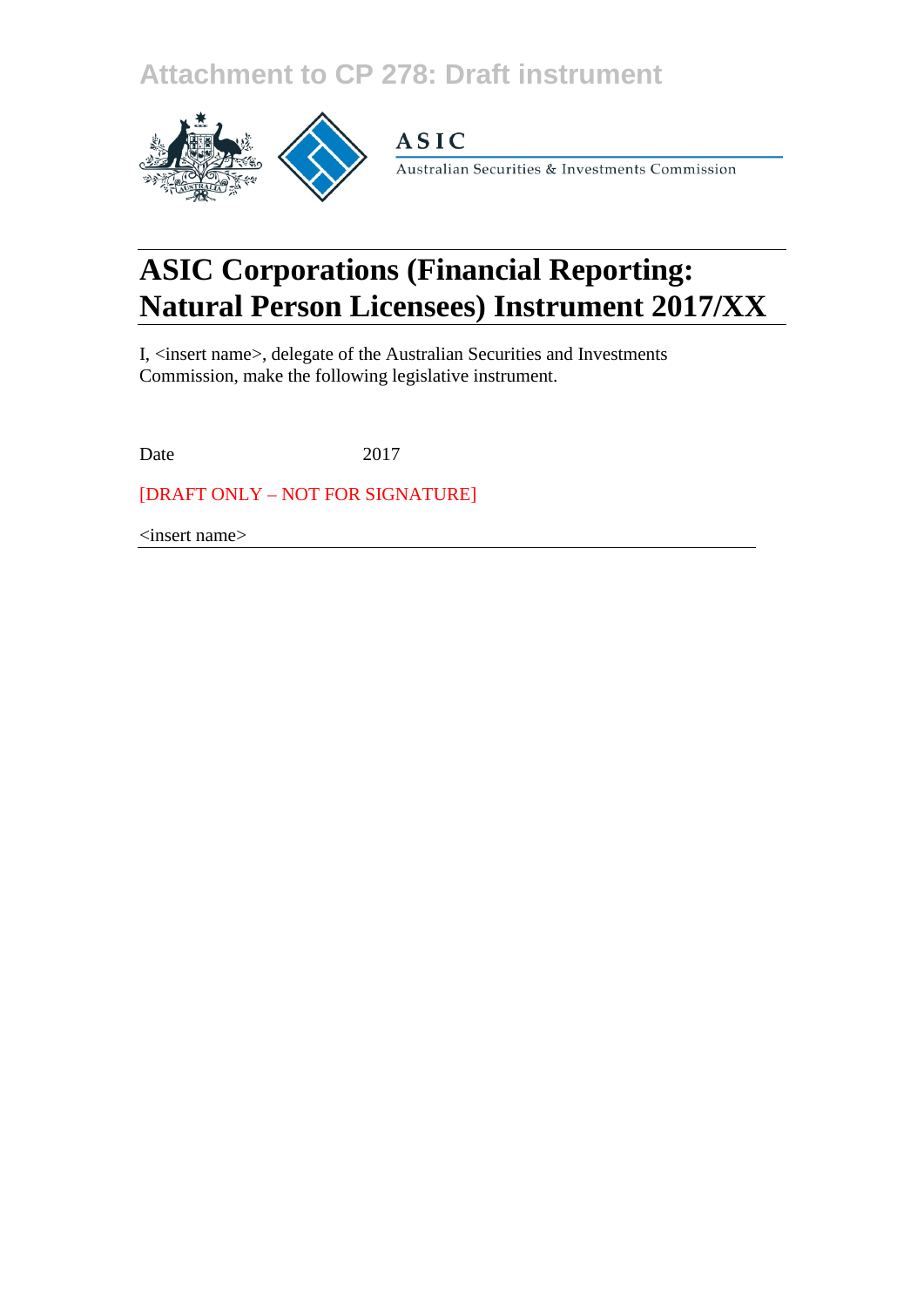# **Contents**

| <b>Part 1-Preliminary</b> |  |
|---------------------------|--|
|                           |  |
|                           |  |
|                           |  |
|                           |  |
| <b>Part 2—Exemption</b>   |  |
|                           |  |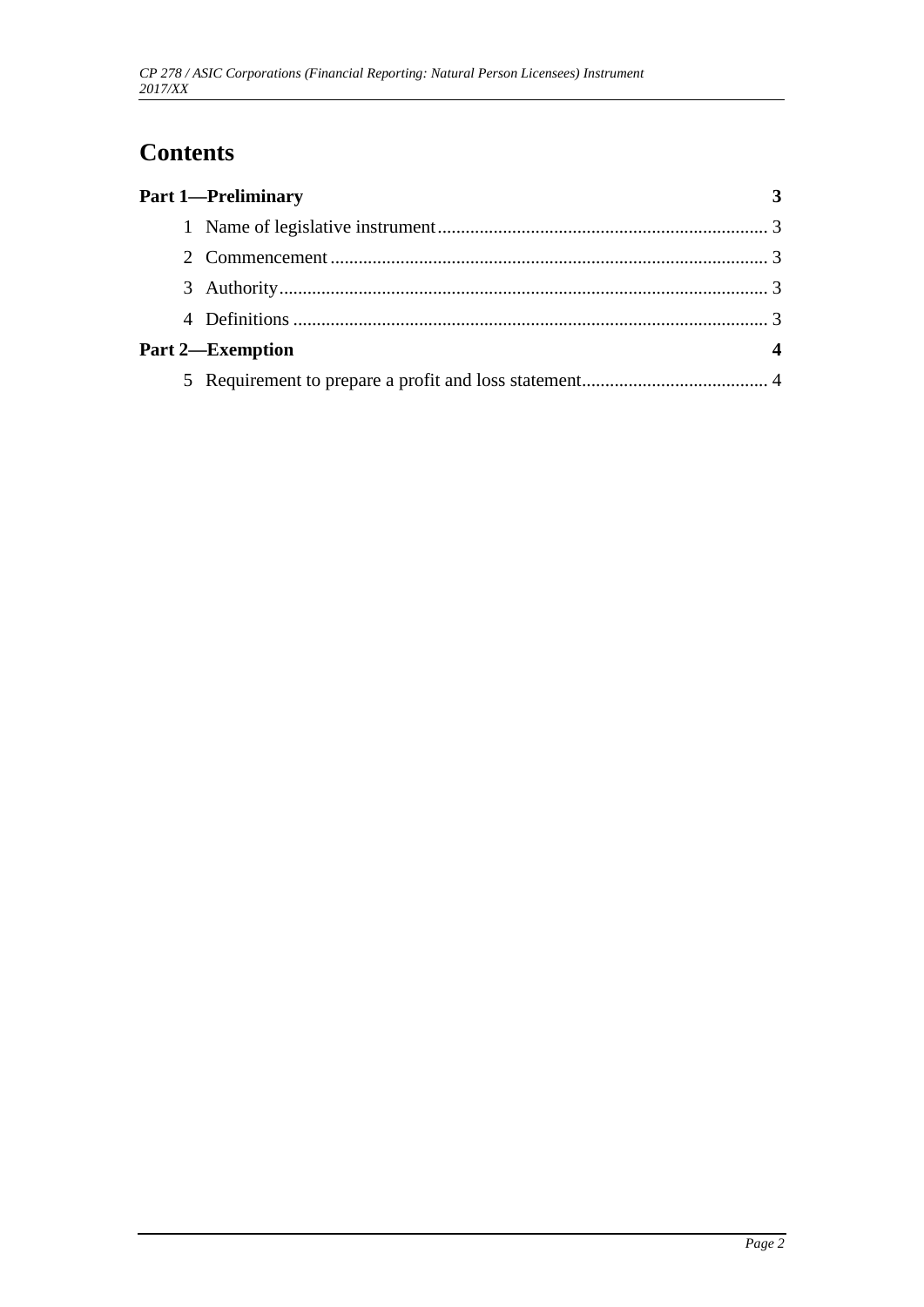### <span id="page-2-1"></span><span id="page-2-0"></span>**Part 1—Preliminary**

#### **1 Name of legislative instrument**

This instrument is the *ASIC Corporations (Financial Reporting: Natural Person Licensees) Instrument 2017/XX*.

#### <span id="page-2-2"></span>**2 Commencement**

This instrument commences on the day after it is registered on the Federal Register of Legislation.

Note: The register may be accessed a[t www.legislation.gov.au.](http://www.legislation.gov.au/)

#### <span id="page-2-3"></span>**3 Authority**

This instrument is made under subsection 992B(1) of *Corporations Act 2001*.

#### <span id="page-2-4"></span>**4 Definitions**

In this instrument:

*Act* means the *Corporations Act 2001.*